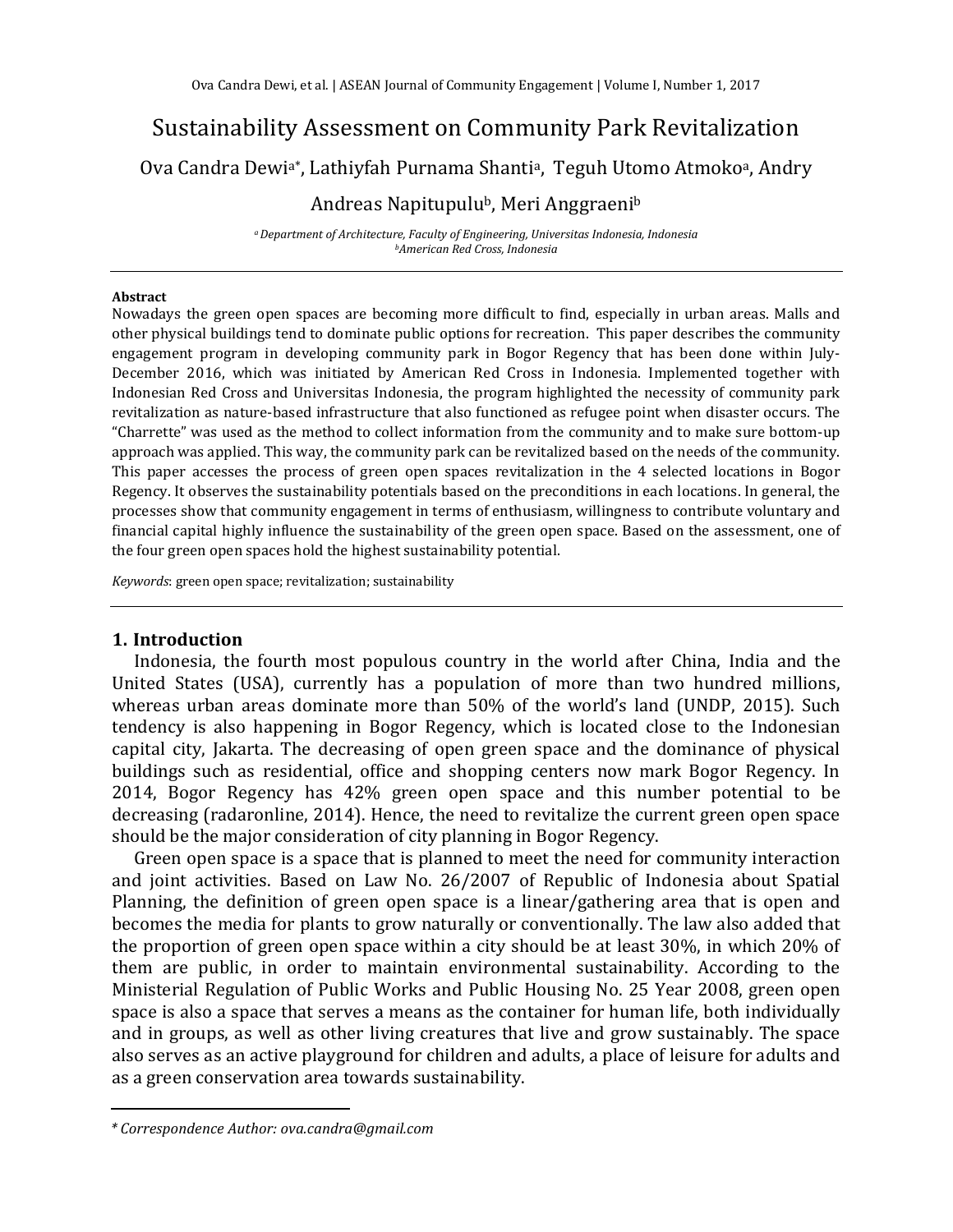The Urban Disaster Risk Reduction (DRR) Greater Jakarta Project is implemented by the initiative of the American Red Cross (Amcross). Under the cooperation with Indonesian Red Cross (PMI) and Universitas Indonesia, namely the Faculty of Engineering, Department of Architecture, and the Faculty of Social and Political Science, Department of Anthropology.

One of the activities of Urban DRR Greater Jakarta Project in 2016 is the development of community park which can serve the need for the community gathering point for conducting various activities, including as a meeting point when disaster occurs/emergency situations. This community engagement program aims to obtain a high quality public space and to improve the quality of the urban environment. Therefore the Indonesian Red Cross with its volunteers (SIBAT), Amcross and Universitas Indonesia team carry out this revitalization program starting from the preparation until the technical assistance together with the local community. This study will not discuss about the new designs and technology implemented in detail, but rather looks into the sustainability potentials of the selected community park. It will discuss about what possibly happened in the future by looking through the whole assistance phases historically. This paper reports the assessment of sustainability potentials based on the community response, involvement and capacity that had been observed during the program.

#### **2. Theoretical Background**

### *2.1.The Power of Social Capital*

Social capital is one of the most important factors in promoting engagement to the community. It is known as the ability of people to work together in groups or organizations and it is related to traditional virtues such as honesty, the keeping of commitments and engagement (Fukuyama, 2000:3). In addition, Fukuyama also added that social capital is informal and formed rather spontaneously (Fukuyama, 2000: 13).

In developing countries, the government initiatives alone tend to fail in solving the problem (for instance: waste management) and, therefore, community-based initiatives are expected to bridge the cases (Bhuiyan, 2005: 191). Antschütz (1996) conducted studies on community-based problems addressing some solutions proofed to be successful. Some examples are by providing education on "low willingness to manage problems" and define the rights, obligations and responsibilities on "lack of accountability". Both are considered as management problems in the community.

#### *2.2.The necessity of Green Open Space*

A community park consist of open spaces that can exist in the form of parks, athletic fields, and playgrounds. Except for the trees, the green open spaces also provide a platform for people to conduct "open air activities". Some of the backgrounds behind green open space preservations are to create the microclimate and to reduce the air pollution potential from surrounding activities, to conserve the natural resources and to serve as evacuation areas during disasters (penataanruang.com). The green open space is dominated by natural environment outside and within the city and can be along with recreation area and green line.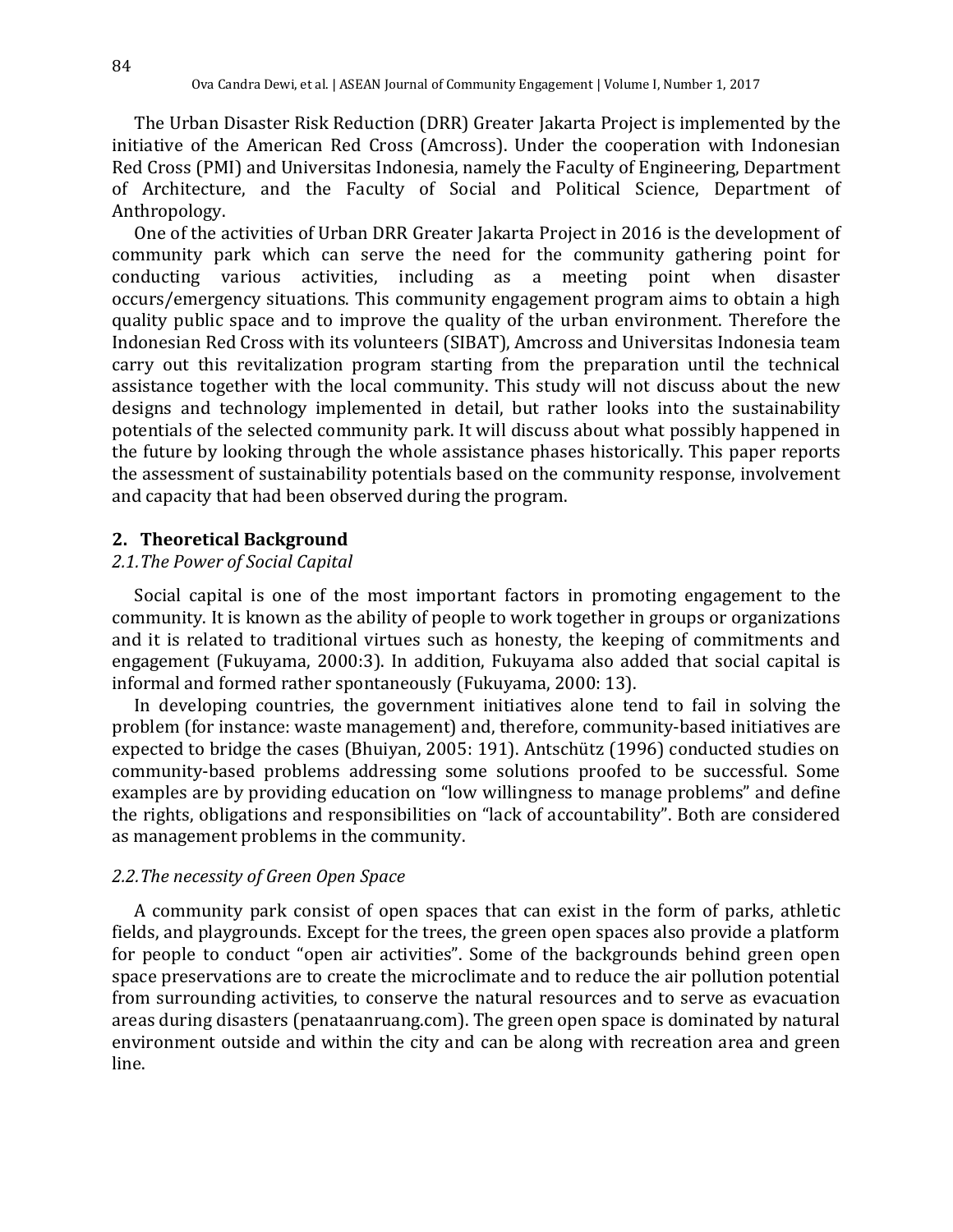A green area demands environmentally friendly land-use planning and building arrangement for everyone, and the creation of such space needs to meet attractive and aesthetic value. Law No. 26/2007 of Republic of Indonesia emphasizes that the spatial planning in regencies should be addressed to empower local communities, preserve the quality of environmental sustainability, conserve the heritage, and preserve the agriculture land, and maintain the balance of cities-regencies development.

The urban green space may bring 3 types of benefits: (1) environmental benefit which consist of ecological benefits, pollution control, biodiversity and nature conservation (2) economic and aesthetic benefits such as energy savings and property values, and (3) social and physical benefits which include recreation and wellbeing and human health (Haq, 2011: 602).

#### **3. Methods**

The assessment in this paper is conducted through qualitative approach. It is also an anction-based research. Four community park locations were selected during the process of revitalizing the existing community park in Bogor Regency. They are Pondok Rajeg, Karadenan, Waringin Jaya and Sukahati green open space with an average of 300 households. The involvement of all community elements that exist at the region was enforced during the revitalization. Community involvement is intended to increase community belonging to the community park. It is expected to increase community willingness to spend more time in the community park while also maintaining and taking care of it. In addition, by involving the community as the user, the needs can be observed, including infrastructure and management. In this way, the ideal green open space can be addressed from the community point of view. To access this needs, a method called "charrette" was employed. The process is divided into 3 phases: pre-design phase, development phase and Design Implementation Phase.

The core funding came from American Red Cross. But this is not the single source funding. The community is expected to fund the program partially. The Indonesian Red Cross with its volunteers is responsible to select the locations and communicate with the local community. Universitas Indonesia took part on the action-based planning, including observing the character of the community, analyzing potential environmental protection through water saving, waste management and of course the design.

#### *3.1.Charrette*

Charrette is an intensive and multi-disciplinary workshop design (The Town Paper, 2017). This method is commonly used to facilitate discussions between stakeholders on a project or program. At charrette, a group of experts meet with community groups and related stakeholders for 3-4 or two weeks to gather information related to the issue that initiated the activity. Then, the multi-disciplinary experts work together to produce the design as a clear, detailed and realistic solution to implement. Charrate open windows for dicussion and gives space for improvements (Fig 1). It is flexible and suitable for community-based approach.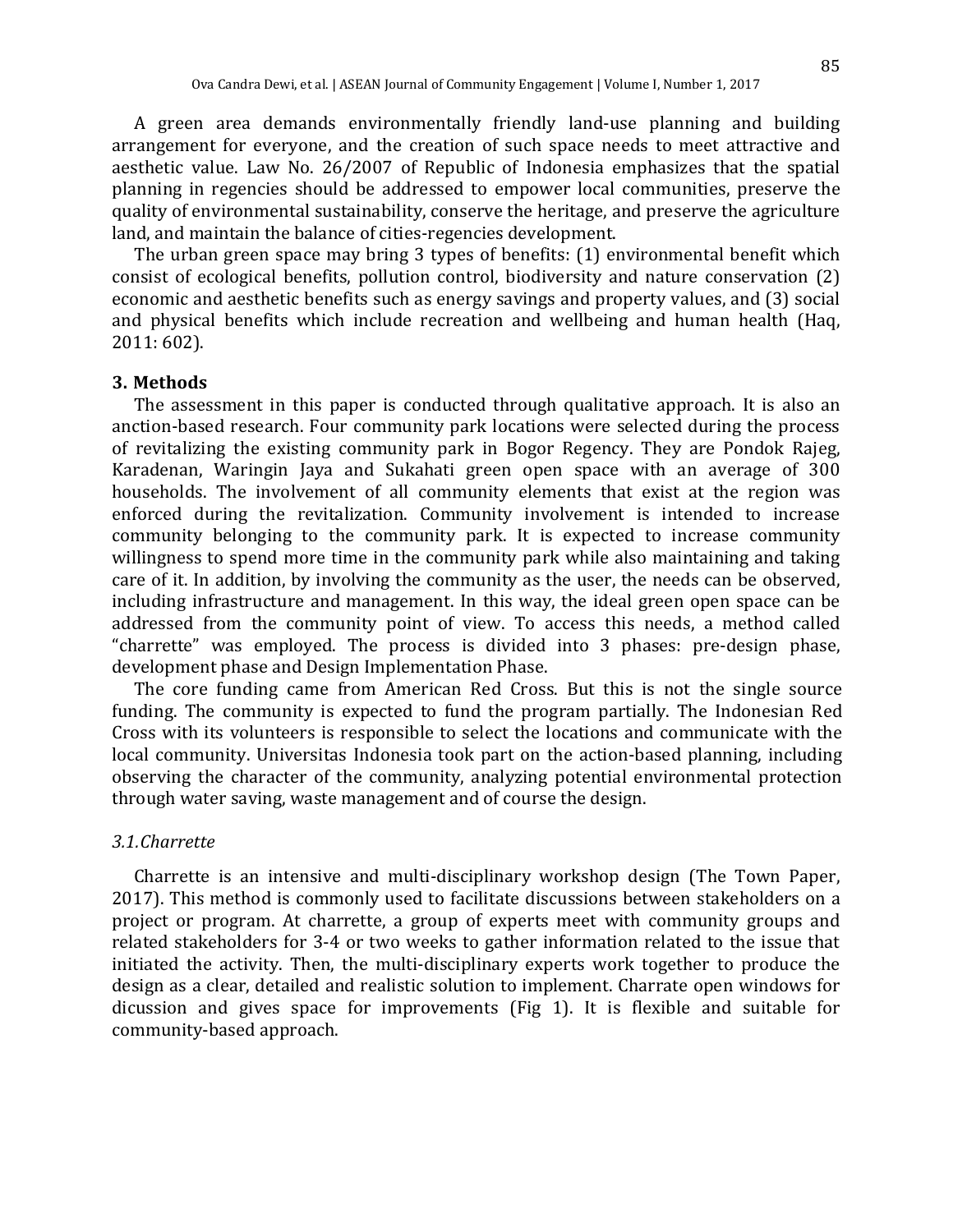

Fg. 1 Documentations from Charrette Process with Sukahati Community Source: private (2016)

Due to the limited time, the charrette is only done in one day, which in turn resulted in a development plan. Four steps were delivered:

- 1. Charrette begins with the plan making that is generated from the issues and wishes of the stakeholders, especially members of the community, with one key question: "What is the definition of the park for me?" The information was gathered from four to five experts out of the local community.
- 2. Next, common activities during weekdays and weekends on site (daily activities) are described, any complaints felt from the current activities are discussed and then formulated into needs.
- 3. Priority activities which still want to be maintained, added and reduced are determined.
- 4. The result of the discussion is a rough idea of the future green open space to be revitalized.



Fg. 2 Transformation of Charrette Result into a design in Karadenan (an example) Source: Private (2016)

After the charrettee, the community park plan is technically translated into a design by the experts. Some consideration should be taken immediately so that the construction costs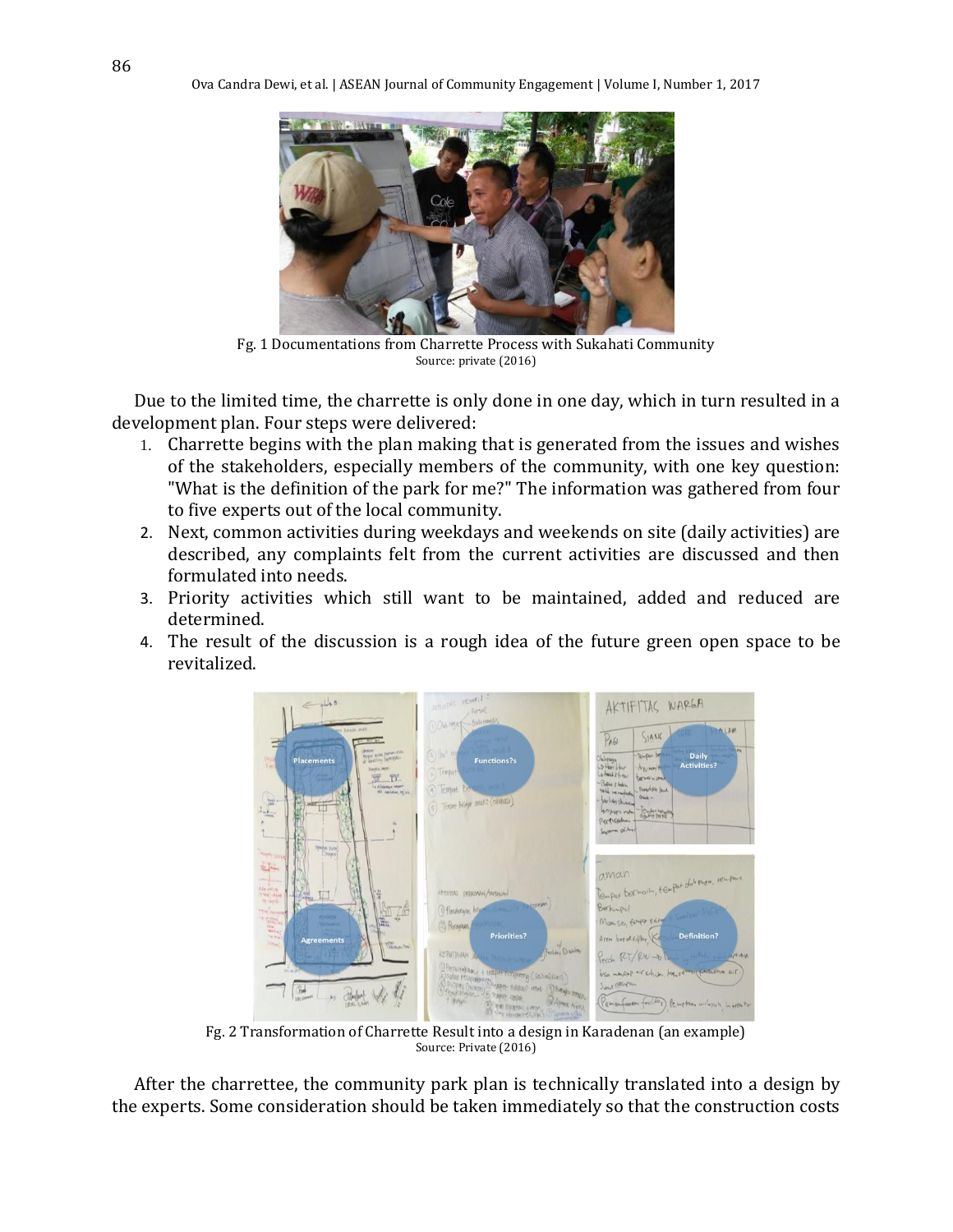can be calculated in the form of a cost estimation (Fig. 2). Once agreed upon, the cost estimation and design of the 4 community park are ready to be implemented. Then the task of the expert team is to monitor the development activities in each location.

At the same time the utilization and management planning of the park was conducted by anthropologists, community representatives and teams from Indonesian Red Cross. The almost final technical drawings and estimation cost were presented to the community representatives, key stakeholders and community leaders to produce the final designs. This design had to be implemented and completed within 30 days. Apart from the design nature-based infrastructures such as water catchment area and biopori were applied (Fig. 3). The community was also taught how to make it and the reason why we should have it. This community engagement program was devided into 3 assistance phases (Table 1,2 and 3).



Fg. 3 Banks with water catchment – example of technology transfer Source: Private (2016)

### *3.2.The Assistance Phase*

### **I - Pre-Design Phase and Role**

|                                                                                                                 | Table 1. Pre-design Phase                                                                                |
|-----------------------------------------------------------------------------------------------------------------|----------------------------------------------------------------------------------------------------------|
| <b>Architecture Team</b>                                                                                        | <b>Anthropology Team</b>                                                                                 |
| • Review the location of community park                                                                         | Review locations                                                                                         |
| • Keep track of physical characters on site and<br>analyze possible accesses                                    | Read the character of the residents, explain about<br>the activities and invite the people to contribute |
| • Trigger the community to come up with ideas<br>to be implemented in the space                                 | in charrette                                                                                             |
| • Develop a design from the result of the<br>discussion between citizens and Indonesian<br>Red Cross volunteers |                                                                                                          |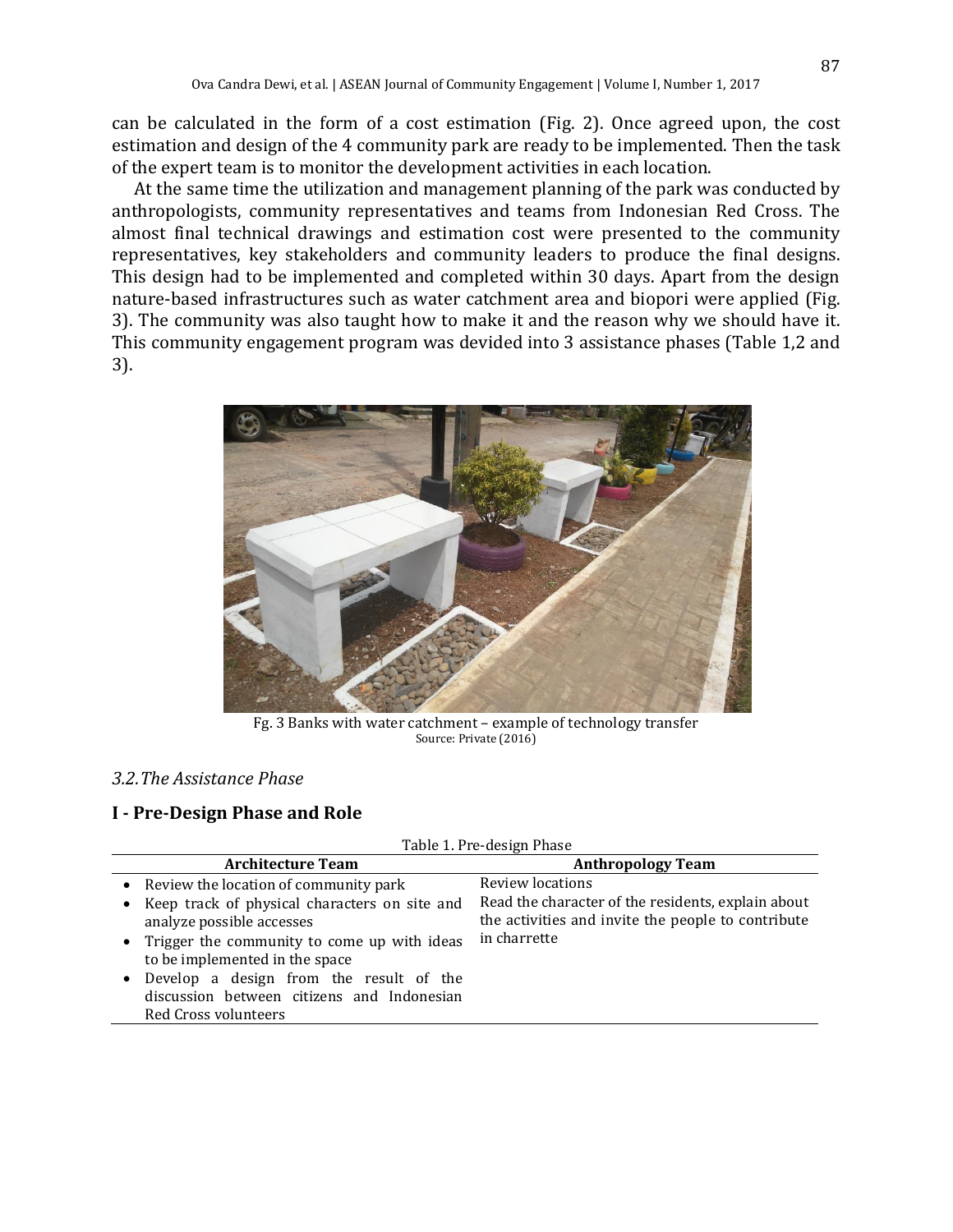### **II – Design Development Phase**

| Table 2. Design Development Phase |  |  |
|-----------------------------------|--|--|
|                                   |  |  |

| <b>Architecture Team</b>                                                                                                                                                                         | <b>Anthropology Team</b>                                                                                                                                                |
|--------------------------------------------------------------------------------------------------------------------------------------------------------------------------------------------------|-------------------------------------------------------------------------------------------------------------------------------------------------------------------------|
| • Process the charrette results and develop them<br>with Indonesian Red Cross and its volunteers<br>Realizing the design in the form of illustrations<br>from various sides, including site plan | • Provide important inputs / records related to<br>the character of the community in each<br>location, including activities by age type<br>(children up to the elderly) |
| • Prepare the cost estimation in each community<br>park and discuss it Indonesian Red Cross                                                                                                      | • Following the design and cost estimation<br>developments developed by the Architecture<br>team                                                                        |

### **III – Design Implementation Phase**

|                                                                                                                                                                                                                                        | Table 3. Design Implementation Phase                                                                                                                                                                                               |
|----------------------------------------------------------------------------------------------------------------------------------------------------------------------------------------------------------------------------------------|------------------------------------------------------------------------------------------------------------------------------------------------------------------------------------------------------------------------------------|
| <b>Architecture Team</b>                                                                                                                                                                                                               | <b>Anthropology Team</b>                                                                                                                                                                                                           |
| Reviewing the implementation issues in the<br>$\bullet$<br>field, checking the shortcomings and suitability<br>of design and built<br>• Take steps and actions on the state of the field<br>that may not be in accordance with what is | Review the field and observe the workings of<br>$\bullet$<br>community and its participation,<br>the<br>including the enthusiastic citizens (especially<br>children)<br>experiencing<br>in<br>the<br>the<br>implementation process |
| planned in the beginning                                                                                                                                                                                                               | Developing "exit strategy" as an effort of<br>$\bullet$<br>citizens in taking care of green space<br>facilities in the future, including institutions<br>and management procedures.                                                |

### *3.3.Variable for Potential Sustainability Assessment*

Sustainability in this paper means the condition where the local people keep their commitments and willing to maintain the community park after the revitalization program is finished. Therefore, seven assessment variables was selected as the key to measure the potential green open space sustainability factors. These variables were recognized during the revitalization process I to III at each locations and was adjusted to Haq (2011) about the benefit of community engagement. From these variables, stars are given based on the highest ( $\star\star$ ), medium ( $\star\star$ ) and to the lowest ( $\star$ ), in which more stars show higher potential for the green open space to be maintained by the community, and is therefore potentially sustainable. The first 3 variables are the main social and financial capital. These variables tend to determine the assessment result. The 7 variables are:

|                |                                           |                                | Table 4. Assessment Variable                                               |
|----------------|-------------------------------------------|--------------------------------|----------------------------------------------------------------------------|
| No.            | <b>Types of Benefits</b>                  | <b>Variables</b>               | <b>Parameters</b>                                                          |
| $\mathbf{1}$   | Social and physical                       | Enthusiasm                     | Shows the enthusiasm of the community after hearing                        |
|                | <b>benefits</b>                           |                                | the community park improvement program                                     |
| 2              | Social and physical                       | Willingness                    | Shows the contribution willingness from the community                      |
|                | <b>benefits</b>                           | to contribute<br>volunteerally | to engage with the program without any forces from<br>outside              |
| 3              | Economic and aesthetic<br><b>benefits</b> | Financial<br>Capital           | Shows where the financial capital sources come from for<br>current program |
| $\overline{4}$ | Social and physical<br><b>benefits</b>    | Human<br>resource              | Shows the capacity of human resources to get involve in<br>the program     |
| .5             | Environmental Benefit                     | Area                           | Shows how big/small the area is                                            |
| 6              | Environmental Benefit                     | Location                       | Shows the location (in term of easy-to-access by public)                   |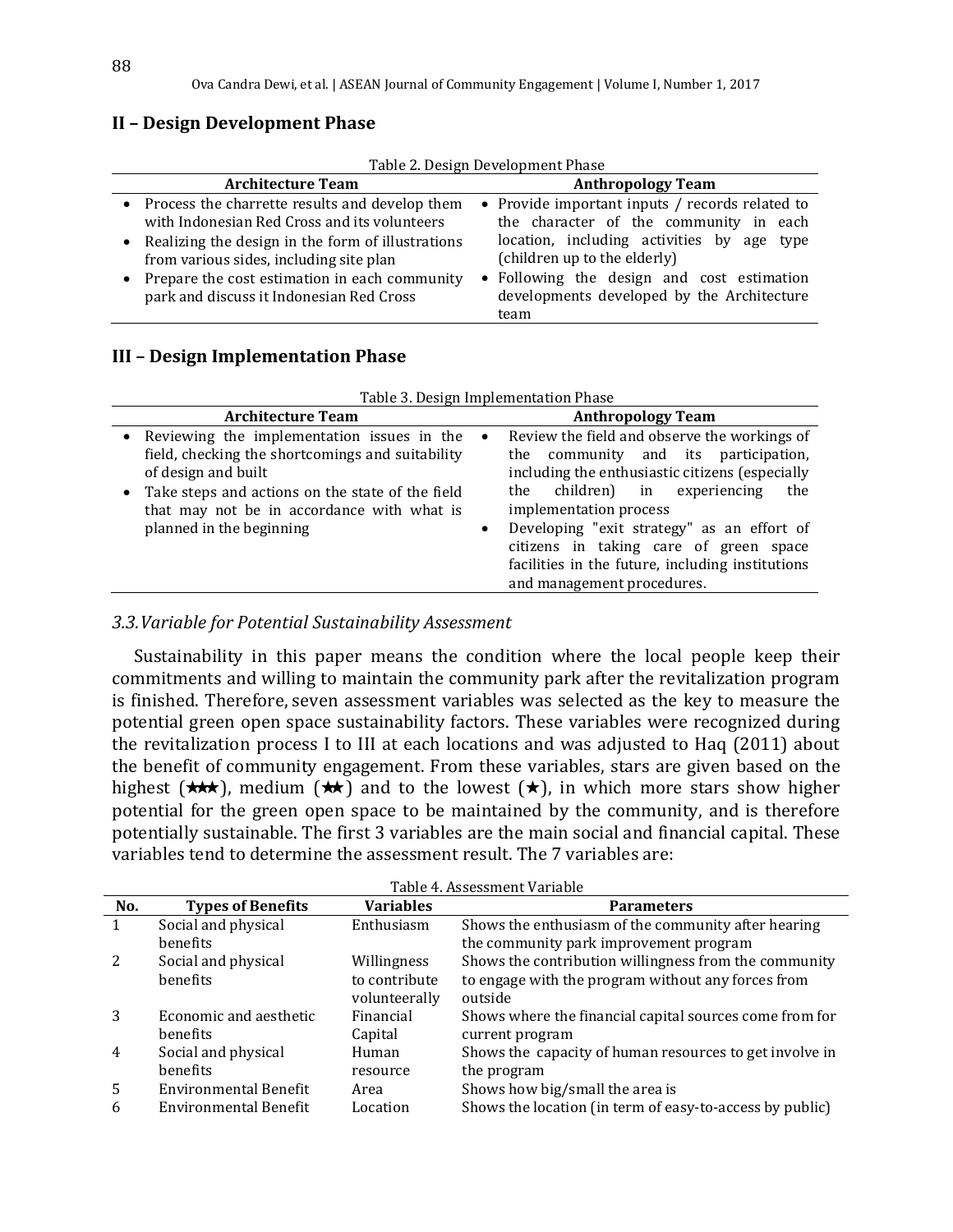| Economic and aesthetic | Previous | Shows where are external funding sources for the |
|------------------------|----------|--------------------------------------------------|
| benefits               | Fundings | previous program (if any)                        |

### **4. Result and Discussion**

After the Charrette session, the information was compiled as daily activities during weekdays, weekends and holidays, in order to understand how the community around the site benefiting the site and engaging with the sites and with each other. From the list of daily activities below, the expert team tried to find the facility that can cater to the activity needs. The list table 5 below shows the tranformation from existing data into priority data (facility needs) by merging the data into the priority list. The revitalization will then take action based on these facility needs.

|                                                                                                                                     | Table 5. Daily Activities and Needs on the 4 Green Open Spaces        |                                                                                      |                                                                                                                 |                                                                                                                                                          |
|-------------------------------------------------------------------------------------------------------------------------------------|-----------------------------------------------------------------------|--------------------------------------------------------------------------------------|-----------------------------------------------------------------------------------------------------------------|----------------------------------------------------------------------------------------------------------------------------------------------------------|
| <b>Morning</b>                                                                                                                      | <b>Daylight</b>                                                       | <b>Afternoon</b>                                                                     | <b>Evening</b>                                                                                                  | <b>Facilities needs</b>                                                                                                                                  |
| Location 1: PONDOK RAJEG                                                                                                            |                                                                       |                                                                                      |                                                                                                                 |                                                                                                                                                          |
| • Sports activities from<br>Weekdays<br>schools outside the<br>housing cluster                                                      |                                                                       | • Playing<br>futsal every<br>afternoon                                               | • Futsal<br>(often)<br>• Volley<br>(often)                                                                      | Mushollah<br>$\bullet$<br>Storage of sports<br>equipment<br>Changing room<br>Reflection therapy                                                          |
| $\bullet$ Futsal<br>Aerobic for women<br>$\bullet$<br>Small<br>$\bullet$<br>walk/reflection<br>Weekends and<br>theraphy<br>Holidavs | • Event - futsal<br>/volley<br>competition<br>on national<br>holidays | • Small walk/<br>reflection<br>theraphy<br>$\bullet$ Futsal<br>• Children<br>playing | • National<br>holiday<br>related<br>activity<br>$\bullet$ futsal<br>Karang<br>Taruna/<br>youngsters<br>activity | Playground<br>$\bullet$<br>Gazebo<br>$\bullet$<br>Jogging track<br>$\bullet$<br>(surrounding the<br>green open space)                                    |
| <b>Location 2: KARADENAN</b>                                                                                                        |                                                                       |                                                                                      |                                                                                                                 |                                                                                                                                                          |
| • Reflection theraphy<br>Jogging<br>$\bullet$<br>• Mothers feeding their<br>Weekdays<br>children while<br>playing at play<br>ground | • Shelter<br>• School<br>children's<br>place<br>(community<br>hall)   | • Children's<br>playground                                                           |                                                                                                                 | Library<br>$\bullet$<br>Infiltration wells<br>Biopori<br>Information<br>Child education<br>park<br>Trash can                                             |
| Reflection theraphy<br>$\bullet$<br>Weekend and Holidays<br>Jogging<br>$\bullet$                                                    | • Qurban<br>slaughter<br>• Independenc<br>e day event                 | • Futsal<br>• Basket ball                                                            | badminton<br>$\bullet$                                                                                          | Information<br>boards<br>Hotspot point<br>Park bench<br>• Herbal plant<br>garden<br>• Diversification of<br>shade plants<br>• The facility is<br>difable |
| Location 3: WARINGIN JAYA                                                                                                           |                                                                       |                                                                                      |                                                                                                                 |                                                                                                                                                          |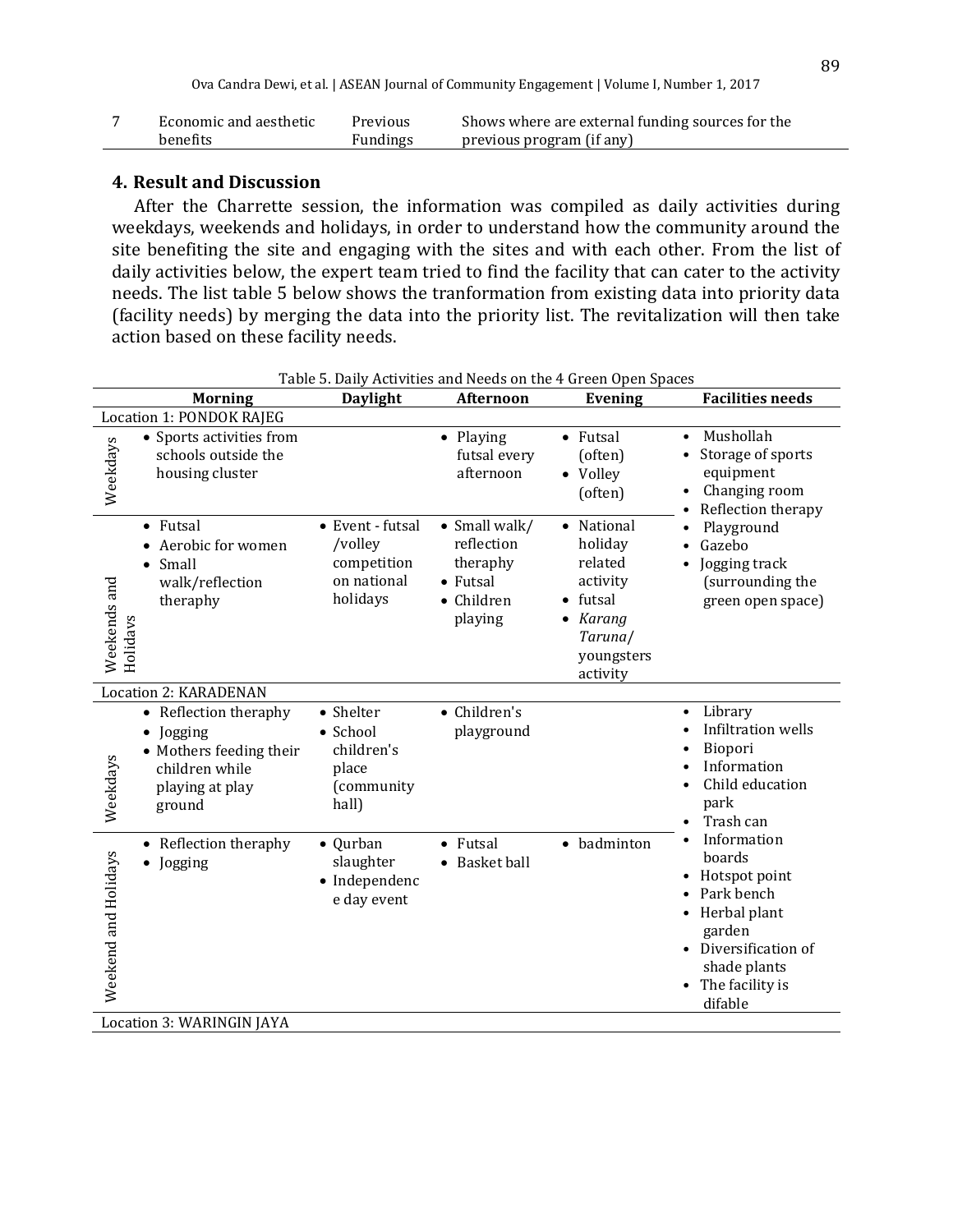Ova Candra Dewi, et al. | ASEAN Journal of Community Engagement | Volume I, Number 1, 2017

| Weekdays                 | • Mothers feeding their<br>children while<br>playing at play<br>ground<br>• Children playground<br>• Meet up place for<br>men<br>• Exercises place for<br>women                                                   | $\bullet$ Hang out<br>place                                       | • Futsal for<br>children and<br>teenagers  | • Patrolling<br>basecamp                                     | Children<br>$\bullet$<br>playground<br>Information and<br>security<br>Trash can<br>conblocks<br>Drainage<br>Jogging track<br>reflection therapy                                                                                                                                                                                                                                                                                                                                                                                                                                                                                                                                                                                                           |
|--------------------------|-------------------------------------------------------------------------------------------------------------------------------------------------------------------------------------------------------------------|-------------------------------------------------------------------|--------------------------------------------|--------------------------------------------------------------|-----------------------------------------------------------------------------------------------------------------------------------------------------------------------------------------------------------------------------------------------------------------------------------------------------------------------------------------------------------------------------------------------------------------------------------------------------------------------------------------------------------------------------------------------------------------------------------------------------------------------------------------------------------------------------------------------------------------------------------------------------------|
| Weekend and<br>Holidavs  | • Mothers feeding their<br>children while<br>playing at play<br>ground<br>• Children playground<br>• Meet up place for<br>men<br>Exercises place for<br>women                                                     | • Hang out<br>place                                               | • Futsal for<br>men                        | • Patrolling<br>basecamp                                     | <b>Publick Toilets</b><br>$\bullet$<br>Flower plants,<br>fountains, gazebo<br>herbal plants<br>Garden chairs<br>Lights                                                                                                                                                                                                                                                                                                                                                                                                                                                                                                                                                                                                                                    |
| Weekdays                 | Location 4: SUKAHATI<br>• Mothers feeding their<br>children Tempat<br>bermain anak<br>• Children playground<br>and exercise<br>(Tuesday, Thursday)<br>• Meet up place for<br>men<br>• Exercise place for<br>women | Small walks<br>(for the elderly<br>and<br>pensioners)             | Sports<br>activities of<br>school children |                                                              | Maximize park<br>$\bullet$<br>function<br>Expand the lights,<br>minimize the<br>bench<br>Provide a trash can<br>Biopori                                                                                                                                                                                                                                                                                                                                                                                                                                                                                                                                                                                                                                   |
| ekend and Holidays<br>We | • Mothers feeding their<br>children Tempat<br>bermain anak<br>• Children playground<br>and exercise<br>(Tuesday, Thursday)<br>• Meet up place for<br>men<br>• Exercise place for<br>women                         | Small walks<br>(for the elderly<br>and<br>pensioners)<br>Exercise |                                            | basketball<br>Community<br>activities<br>around the<br>field |                                                                                                                                                                                                                                                                                                                                                                                                                                                                                                                                                                                                                                                                                                                                                           |
|                          | 4.1. Pre-Condition Assessment on the community park<br>power that the government dont have enough.                                                                                                                |                                                                   |                                            |                                                              | Each community park has different pre-conditions for the project development. The<br>university team tried to compare the pre-condition of each site to figure out the result of<br>the project development, whether it is potentially sustainable or not. The pre-conditions,<br>mainly the social and financial capital, play a big role in determining the sustainability of<br>each green open space. According to Bhuiyan (2005) the community should have the<br>Three main variables were assessed to observe the sustainable potential on each green<br>open space. These 3 variables influence very much on the sustainability of the program and<br>those are enthusiasm, willingess to contribue and financial capital. However only by seeing |

### *4.1.Pre-Condition Assessment on the community park*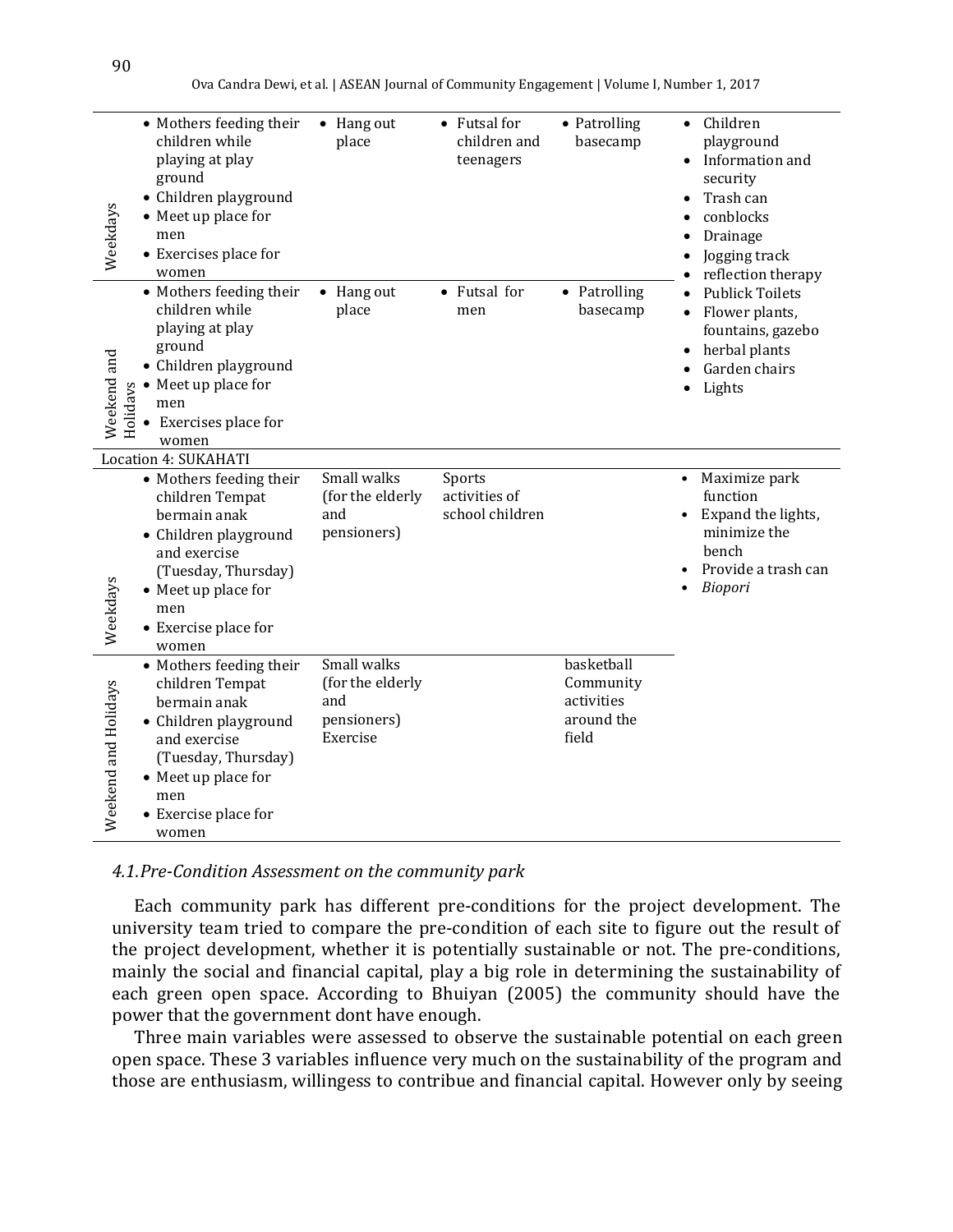these firts 3 variables, the sustainability after the program ends on the green open space can be predicted.

Haq (2011) described about 3 types of community engagement benefit and those are environmental benefit, economic and aesthetic, and social and physical benefits. In this sustainability assessment all benefit were transferred into more specific variables, which were taken from the process.

In terms of enthusiasm, the highest stars would be given to a site which has high motivation. This variable is one of the most important issues for sustainability. Additionally, all stakeholder segments (men and women, adults and teens) were expected to be involved. Moreover, any community initiative would be taken as added values. Out of the four locations, Pondok Rajeg and Waringin Jaya received the most stars and Sukahati was the lowest as it showed low interest in participation of the program. The assessment was taken on the phase I. Not as in other locations, it is found difficult to communicate or have feedback from Sukahati community since the phase I. Mainly communications only last one ways. Once team was asking about the size of the green open space to the contact person, but the number never showed up. Then the team decided to measure the green open space them selves.

In terms of willingness to contribute, the highest stars were given to the community that was willing to contribute voluntarily and give their power to implement the revitalization. This assessment was conducted on Phase II and III and the highest number of stars went to Karadenan and Waringin Jaya as the local community also built the constructions together. Almost in all location (except in Sukahati), the workers are joining forces between the profesional (external workers) and the local community. They are willing to do the construction work by contributing what they can, even by only moving stones/sands from the trucks to the site.

In terms of financial capital, the highestnumber of stars was rewarded to the self-funding scheme (not external funding), as it formed a sense of belonging to the sites.Considered the American Red Cross as the donor and it is limited, the community in Karadenan dan Waringin Jaya were also putting their effort to contribute financially in order to achive the ideal conditions. In this way they are not only support phisycally but also financially.

In terms of human resources, location Karadenan and Waringin (3 stars) Jaya were more advanced. The community had various skills/backgrounds. On the other hand, Sukahati's human resources were unknown since very few community members got involve in all phases.

The bigger the area, the bigger the opportunity for the community and expert team to explore what can be improved at the community park. However larger areas need a larger amount of money. The highest number of stars went to Sukahati (3 stars).

| No. | Parameters | Pondok Rajeg       | Karadenan          | Waringin Jaya      | Sukahati            |
|-----|------------|--------------------|--------------------|--------------------|---------------------|
|     | Enthusiasm | The community      | The community      | The community      | The community       |
|     | (Phase I)  | shows very high    | shows very high    | shows high         | shows little to low |
|     |            | interest in        | interest in        | interest in        | interest in         |
|     |            | participating to   | participating to   | participating to   | participating to    |
|     |            | the program.       | the program.       | the program.       | the program $(+)$ . |
|     |            | They gave a lot of | They gave a lot of | They gave a lot of | The earlier         |
|     |            | requests and       | request and        | request and        | measurement of      |
|     |            | recomendations     | recomendation      | recomendation      | the site even       |

Table 6. Pre-condition Assessment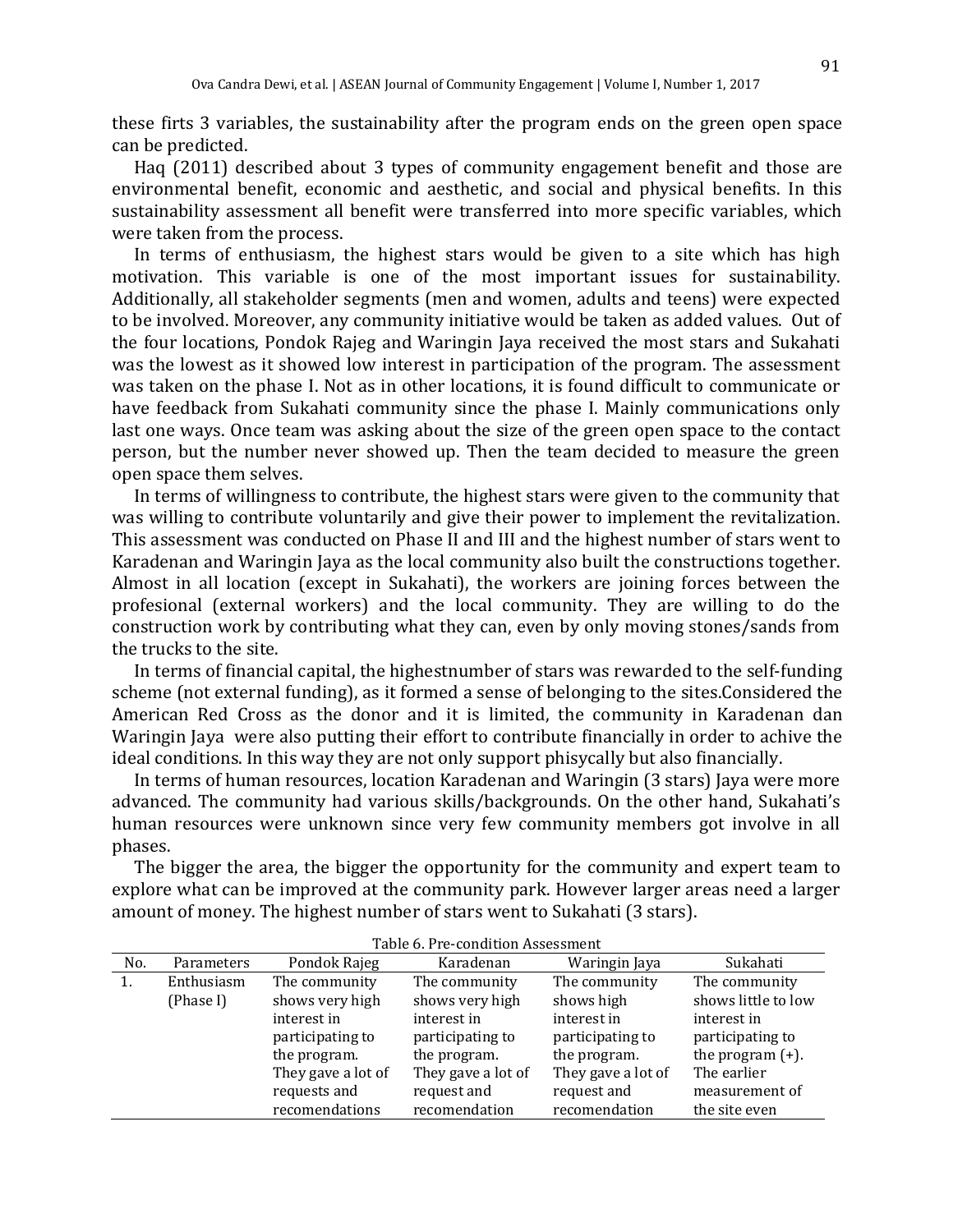| No. | Parameters            | Pondok Rajeg                        | Karadenan                             | Waringin Jaya                            | Sukahati                           |
|-----|-----------------------|-------------------------------------|---------------------------------------|------------------------------------------|------------------------------------|
|     |                       | during the                          | during the                            | during the                               | handled by the                     |
|     |                       | charrette $(+++)$ .                 | charrette $(+++)$ .                   | charratte $(++)$ .                       | SIBAT not the                      |
|     |                       | They even                           | But, they forgot to                   | They even                                | community itself.                  |
|     |                       | prepared a decent                   | involve women                         | prepered a decent                        | It is recognized                   |
|     |                       | tent for the                        | and people who                        | tent for the                             | later that the                     |
|     |                       | charette and                        | lives near the site,                  | charatte and                             | community here                     |
|     |                       | invite the expert                   | only some men                         | invite our team                          | is less active.                    |
|     |                       | team for lunch                      | and some                              | for lunch $(*)$ .                        |                                    |
|     |                       | $(+).$                              | teenager from                         |                                          |                                    |
|     |                       | People who come                     | Karang Taruna (-).                    |                                          |                                    |
|     |                       | to the charette                     |                                       |                                          |                                    |
|     |                       | were including                      |                                       |                                          |                                    |
|     |                       | men and women,                      |                                       |                                          |                                    |
|     |                       | but no teenager/                    |                                       |                                          |                                    |
|     |                       | youngsters (-).                     |                                       |                                          |                                    |
|     | <b>Stars</b>          | ***                                 | **                                    | ***                                      | ★                                  |
| 2.  | Willingness           | The Community in                    | The Community in                      | The Community in                         | The community in                   |
|     | to contribute         | Pondok Rajeg                        | Karadenan has                         | Karadenan has                            | Sukahati has low                   |
|     | volunteerally         | have high                           | high motivation to                    | high motivation                          | motivation to                      |
|     | (phase II and         | motivation to                       | contribute to the                     | to contribute to                         | contribute to the                  |
|     | III                   | contribute to the                   | $project(+++)$ .                      | the project with                         | project.                           |
|     |                       | project $(+++)$ . But               | They even                             | the community                            |                                    |
|     |                       | their daily routine                 | organize the                          | also contribute                          |                                    |
|     |                       | activities made                     | construction                          | financially and                          |                                    |
|     |                       | them less active                    | process by their                      | actively doing the                       |                                    |
|     |                       | than the others (-                  | local workers.                        | construction work                        |                                    |
|     |                       |                                     |                                       |                                          |                                    |
|     |                       |                                     |                                       | $(+++)$ .                                |                                    |
|     | <b>Stars</b>          | **                                  | ***                                   | ***                                      | ★                                  |
| 3.  | Financial             | Pondok Rajeg                        | Karadenan Public                      | Waringin Jaya                            | Sukahati Public                    |
|     | Capital (all          | Public Space was                    | Space was also get                    | Public Space was                         | Space was solely                   |
|     | phase)                | also get a lot of                   | a lot of financial                    | also get a lot of                        | provided by                        |
|     |                       | financial                           | contribution from                     | financial                                | donor                              |
|     |                       | contribution from                   | their own                             | contribution from                        | contribution $(+)$                 |
|     |                       | their institution                   | community $(+++)$                     | their own                                |                                    |
|     |                       | (external) and                      |                                       | community $(+++)$                        |                                    |
|     |                       | community $(++)$<br>★ ★             | ***                                   | ***                                      | ★                                  |
| 4.  | <b>Stars</b><br>Human |                                     | The Community in                      | The Community in                         |                                    |
|     | resource (all         | The Community in<br>Pondok Rajeg is | Karadenan is solid                    | Waringin jawa is                         | The community in<br>Sukahati never |
|     | phase)                |                                     |                                       |                                          | pay much                           |
|     |                       | quite solid. But<br>most of the     | enough that they                      | solid enough that<br>they are willing to | attention to this                  |
|     |                       | construction work                   | are willing to do<br>the construction | do the                                   | project since from                 |
|     |                       | was done by                         | work together                         | construction work                        | the initiative                     |
|     |                       | professional                        |                                       | together along                           | phase until the                    |
|     |                       | worker due to                       | along with some<br>profesional        | with some                                | construction                       |
|     |                       | their activities                    | worker to asure                       | profesional                              | phase. All the                     |
|     |                       | outside the                         | that the                              | worker to asure                          | construction work                  |
|     |                       | neighborhood                        | construction                          | that the                                 | was done by                        |
|     |                       | during the                          | technique is right                    | construction                             | professional                       |
|     |                       | weekdays $(++)$ .                   | and to provide                        | technique is right                       | worker. $(+)$                      |
|     |                       |                                     | skill and                             | and to provide                           |                                    |
|     |                       |                                     | equipments that<br>they don't have.   | skill and                                |                                    |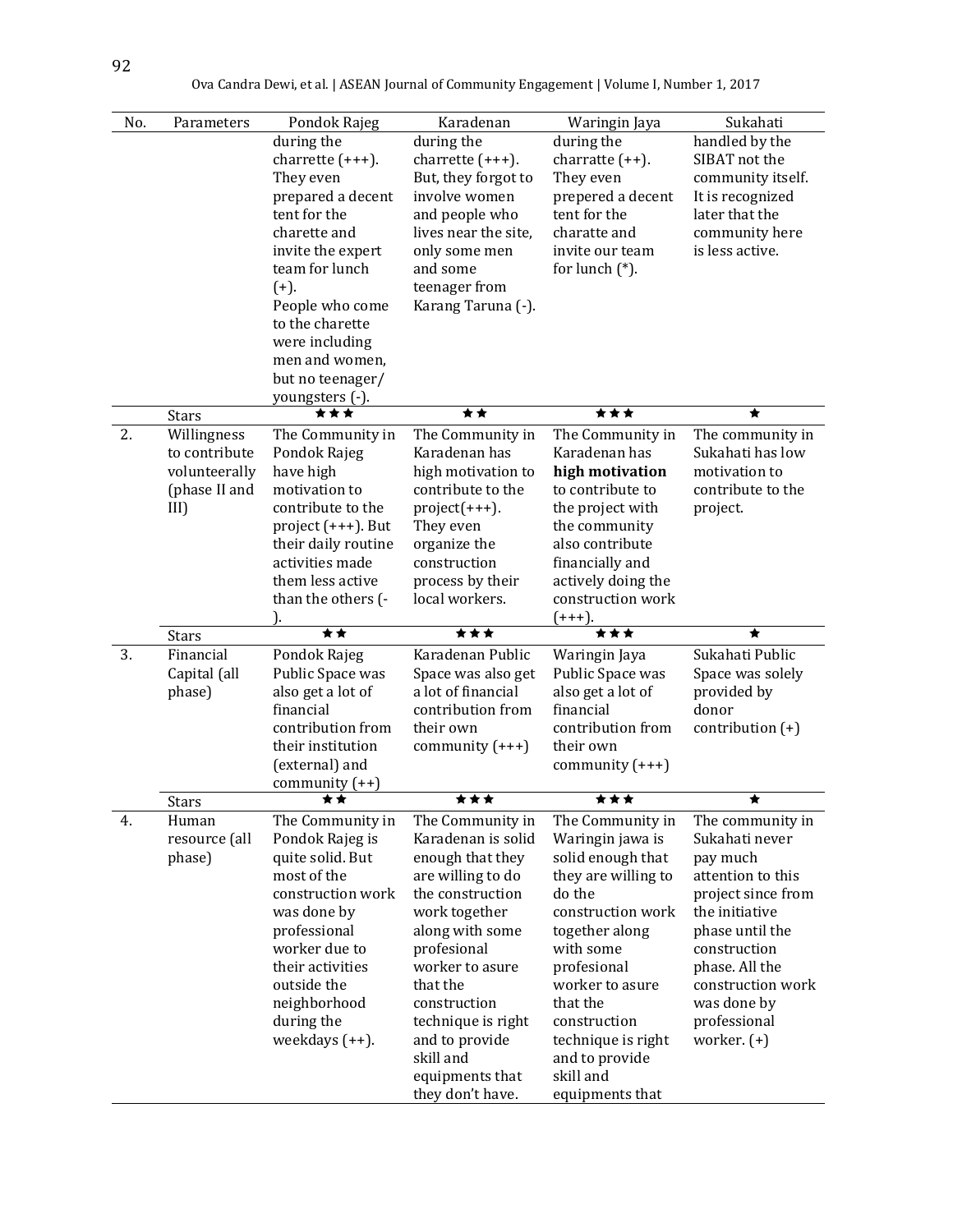|  | Ova Candra Dewi, et al.   ASEAN Journal of Community Engagement   Volume I, Number 1, 2017 |  |
|--|--------------------------------------------------------------------------------------------|--|
|  |                                                                                            |  |

| No.                | Parameters       | Pondok Rajeg          | Karadenan            | Waringin Jaya         | Sukahati            |
|--------------------|------------------|-----------------------|----------------------|-----------------------|---------------------|
|                    |                  |                       | $(+++)$              | they don't have.      |                     |
|                    |                  |                       |                      | (+++)                 |                     |
|                    | <b>Stars</b>     | **                    | ***                  | ***                   |                     |
| 5.                 | Area             | Pondok Rajeg is       | Karadenan holds      | Waringin jaya also    | Sukahati holds the  |
|                    |                  | the second widest     | the smallest area    | the second widest     | widest area         |
|                    |                  | area among other      | among other sites.   | area among other      | among other sites.  |
|                    |                  | sites. This is also   | So, the allocated    | sites. This is also   | But this also mean  |
|                    |                  | mean extra            | budget could be      | mean extra            | extra budget to     |
|                    |                  | budget to improve     | possible to cover    | budget to improve     | improve the         |
|                    |                  | the public space.     | the public space     | the public space.     | public space.       |
|                    |                  | Need extra budget     | improvement.         | Need extra budget     | Need extra budget   |
|                    |                  | to improve the        | Thus it limited the  | to improve the        | to improve the      |
|                    |                  | public space $(++)$ . | opportunity for      | public space $(++)$ . | Sukahati green      |
|                    |                  |                       | the community to     |                       | open space (++).    |
|                    |                  |                       | share                |                       |                     |
|                    |                  |                       | contribution $(+)$ . |                       |                     |
|                    |                  |                       |                      |                       |                     |
|                    | <b>Stars</b>     | **                    |                      | **                    | ***                 |
| 6.                 | Location         | Located inside a      | Located inside a     | Located inside a      | Located near the    |
|                    |                  | military housing      | housing area $(++)$  | housing area $(++)$   | street and is       |
|                    |                  | area $(++)$           |                      |                       | reachable by        |
|                    |                  |                       |                      |                       | public              |
|                    |                  |                       |                      |                       | transportation      |
|                    |                  |                       |                      |                       | $(+++)$             |
|                    | <b>Stars</b>     | **                    | **                   | **                    | ***                 |
| 7.                 | Previous         | None before           | None before          | None before $(+)$     | Sukahati already    |
|                    | Fundings         | But the housing       | But the housing      |                       | recieve previous    |
|                    |                  | developer already     | developer already    |                       | funding from a      |
|                    |                  | built some basic      | build some basic     |                       | specific program    |
|                    |                  | facilities for the    | facilities for the   |                       | for building public |
|                    |                  | public space. $(++)$  | public space. (++)   |                       | space. $(+++)$      |
|                    | <b>Stars</b>     | **                    | **                   | $\star$               | ***                 |
| <b>Total Stars</b> | Green Open Space | 15<br>Pondok Rajeg    | 16<br>Karadenan      | 17<br>Waringin Jaya   | 13<br>Sukahati      |

Last but not least, in terms of area, the highest number of stars was given to public and easy to access areas. Although all four locations were considered as public areas, not all of them was accessible by public transportation. Hence, it also limited the benefits from the community park. The location in Sukahati reached the highest rank (3 stars), as it was strategically located next to a main street.

The last parameters, in terms of previous funding, any internal funding was considered better than external funding from a sustainable point of view. However, networking and publications allow community to have external funding. In this way previous funding was considered as an achievement. The only community park that received external funding (government grant) was Sukahati.

The assessment above (Tab 6). shows the community park in Pondok Rajeg collects 15 stars, Karadenan collects 16 stars, Waringin Jaya collects 17 stars and Sukahati collects 13 stars out of 21 total starts. The open space in Waringin Jaya reached the highest amount as it collects always 3 stars in the first 3 most influence variables. Following Waringin Jaya, there are Karadenan and Pondok Rajeg green open space.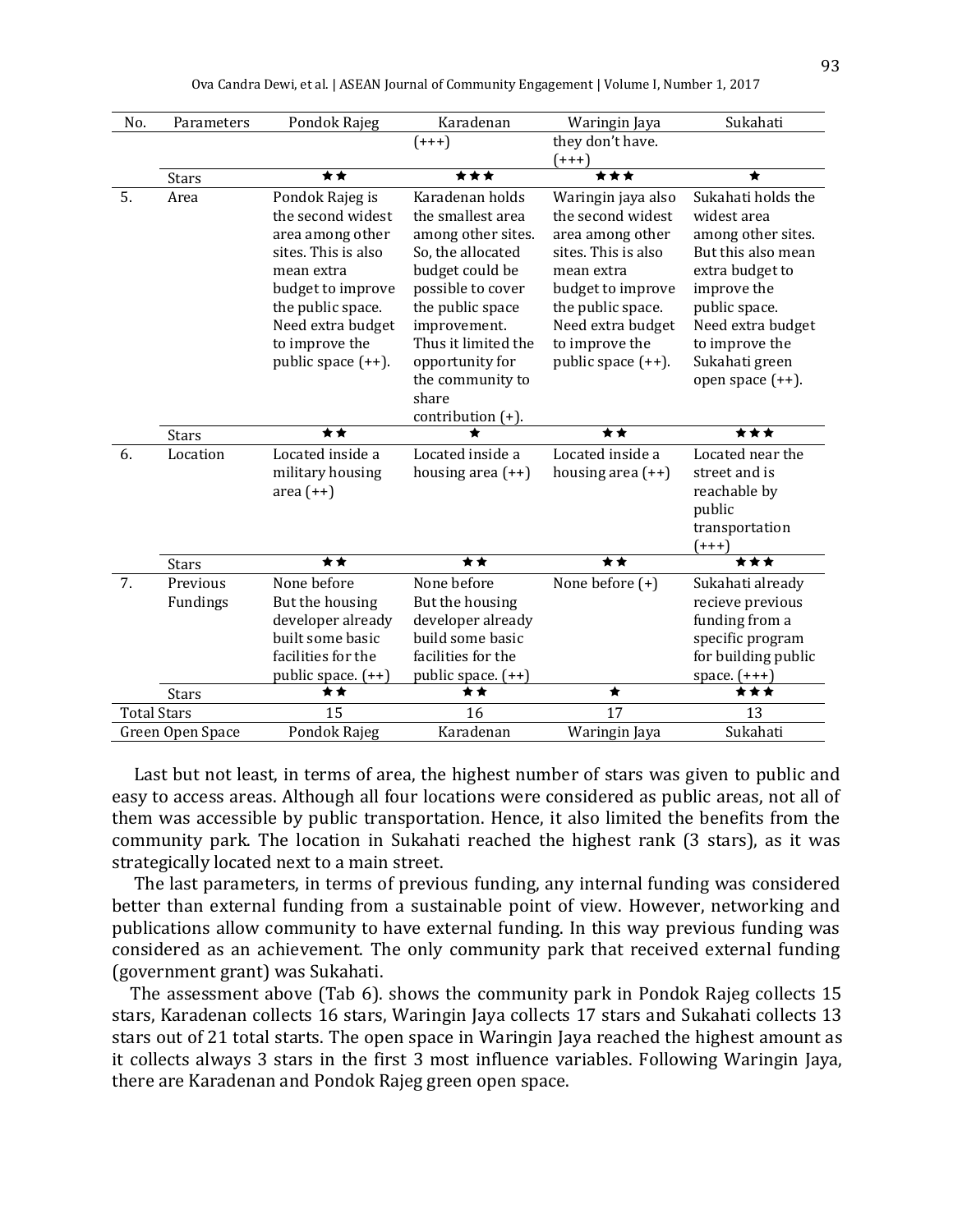All together the team experienced positive working atmosphere with these 3 communities. These community were very much engage to their open green space revitalization and therefore the team believe that these green open spaces will be maintained by the community and will not be abandoned. As long as the community in Waringin Jaya, Pondok Rajeg and Karadenan keep their social and financial capital most likely these community parks will be sustainable. On the other side, if the community in Sukahati did not improve their values for community park, then any revitalization program on this site will not be sustainable. However, Sukahati has the best potential in terms of locations and area. Located exactly aside to a main street, this site is very easy to access and therefore the term green open space as public facility is valid.

#### **5. Conclusion**

The sustainability potential within the community park revitalization is the planning that involves local community. It is sustainable if the community shows high motivation to get actively engage during the revitalization program. It is a bottom up approach in accordance with the wishes and needs of the local community, in which social capital and financial capital are a part of. However, professional assistance in architecture and anthropology is needed to help people understand their needs, rather than just focusing on what they want. Hence, it encourages the community to engage in the program while also motivates community to keep the promises (Fukuyama, 2000:3).

The most influential factor in the development of green open space is community enthusiasm, the willingness to contribute to the project and the capitals. These 3 parameters highly influence the potential sustainability. They gave signs for the success of the program. It forms a sense of belonging that allows community to perform the maintenance of the site and even be willing to make improvements by adding other facilities at their own expense. These signs are prominent in Waringin Jaya and Pondok Rajeg as both as all of them received 2-3 stars for the first 3 variables.

The stars within the assessment show the degree of sustainability of the community park in each location. The priority improvement in the revitalization can be done by addressing the lowest star and to support higher stars with relevant activities. In the case of Sukahati community park, the process was taking too long as the early parameter (enthusiasm) was already low from the start. Although it has high parameter of accessbility, previous funding and area, without the first 3 parameters the program seemed to be far from sustainable.

Community park in Waringin Jaya holds the highest rank in terms of the 7 variables measured in this study, followed by Karadenan, Pondok Rajeg and then Sukahati. Karadenan and Waringin Jaya mostly have potential values on the community willingness to contributevoluntarily, capital and human resources (additional). These 3 variables are the key for community engagement addressing the community park sustainability.

### **Acknowledgements**

The team would like to express the utmost gratitude to American Red Cross, Indonesian Red Cross – National and Bogor Regency Team, Directorate Research and Community Engagement Universitas Indonesia (DRPM UI), and Faculty of Social and Political Science Universitas Indonesia (FISIP UI) Departemen Antropology for their initiative, contribution